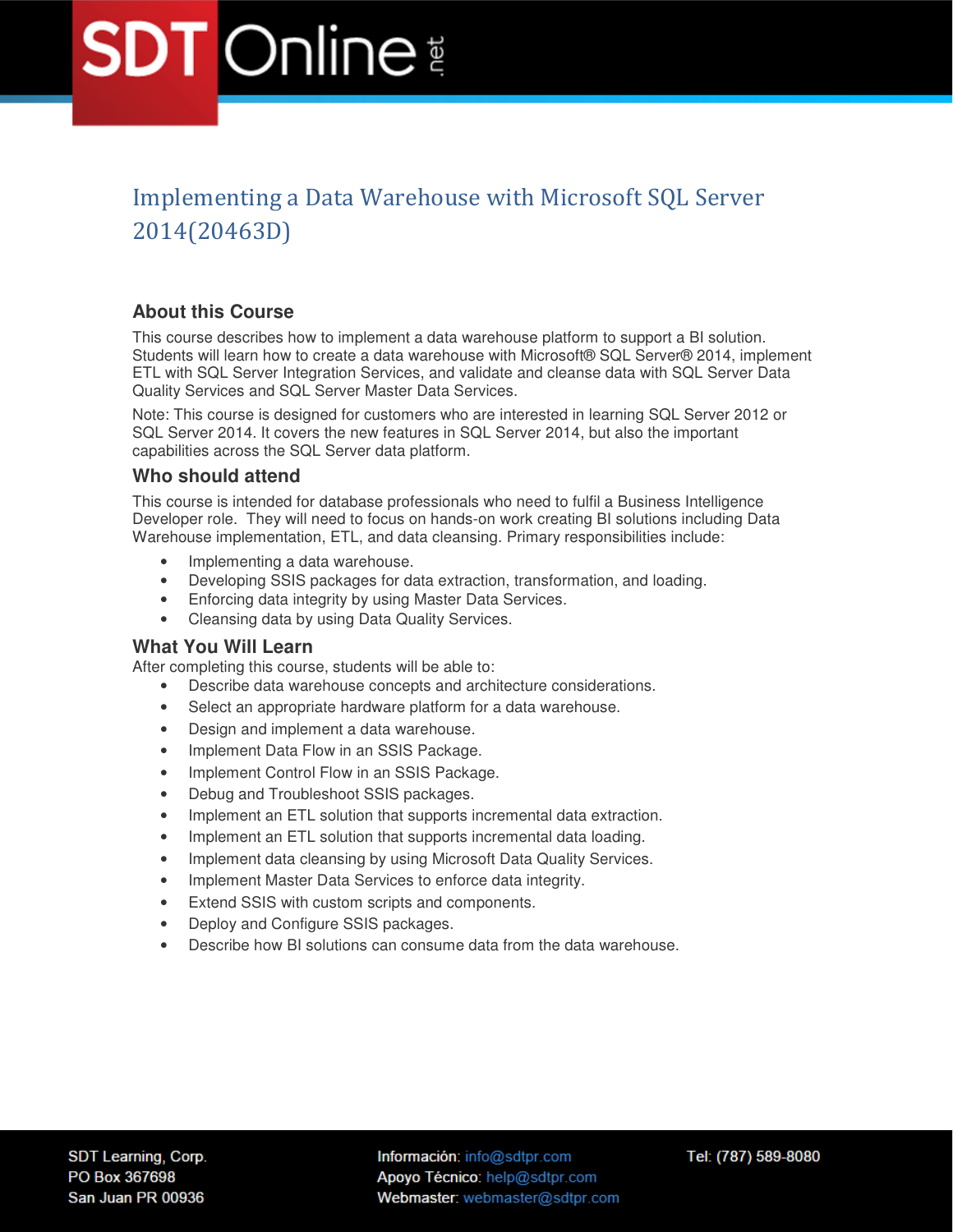### **Outline: Implementing a Data Warehouse with Microsoft SQL Server 2014 (20463)**

#### **Module 1: Introduction to Data Warehousing**

This module provides an introduction to the key components of a data warehousing solution and the high-level considerations you must take into account when you embark on a data warehousing project.

Lessons

- Overview of Data Warehousing
- Considerations for a Data Warehouse Solution

Lab : Exploring a Data Warehousing Solution

After completing this module, you will be able to:

- Describe the key elements of a data warehousing solution
- Describe the key considerations for a data warehousing project

#### **Module 2: Data Warehouse Hardware Considerations**

This module discusses considerations for selecting hardware and distributing SQL Server facilities across servers.

Lessons

- Considerations for building a Data Warehouse
- Data Warehouse Reference Architectures and Appliances

Lab : Planning Data Warehouse Infrastructure

After completing this module, you will be able to:

- Describe key considerations for BI infrastructure.
- Plan data warehouse infrastructure.

#### **Module 3: Designing and Implementing a Data Warehouse**

This module describes the key considerations for the logical design of a data warehouse, and then discusses best practices for its physical implementation.

Lessons

- Logical Design for a Data Warehouse
- Physical design for a data warehouse

Lab : Implementing a Data Warehouse Schema

After completing this module, you will be able to:

- Describe a process for designing a dimensional model for a data warehouse
- Design dimension tables for a data warehouse
- Design fact tables for a data warehouse
- Design and implement effective physical data structures for a data warehouse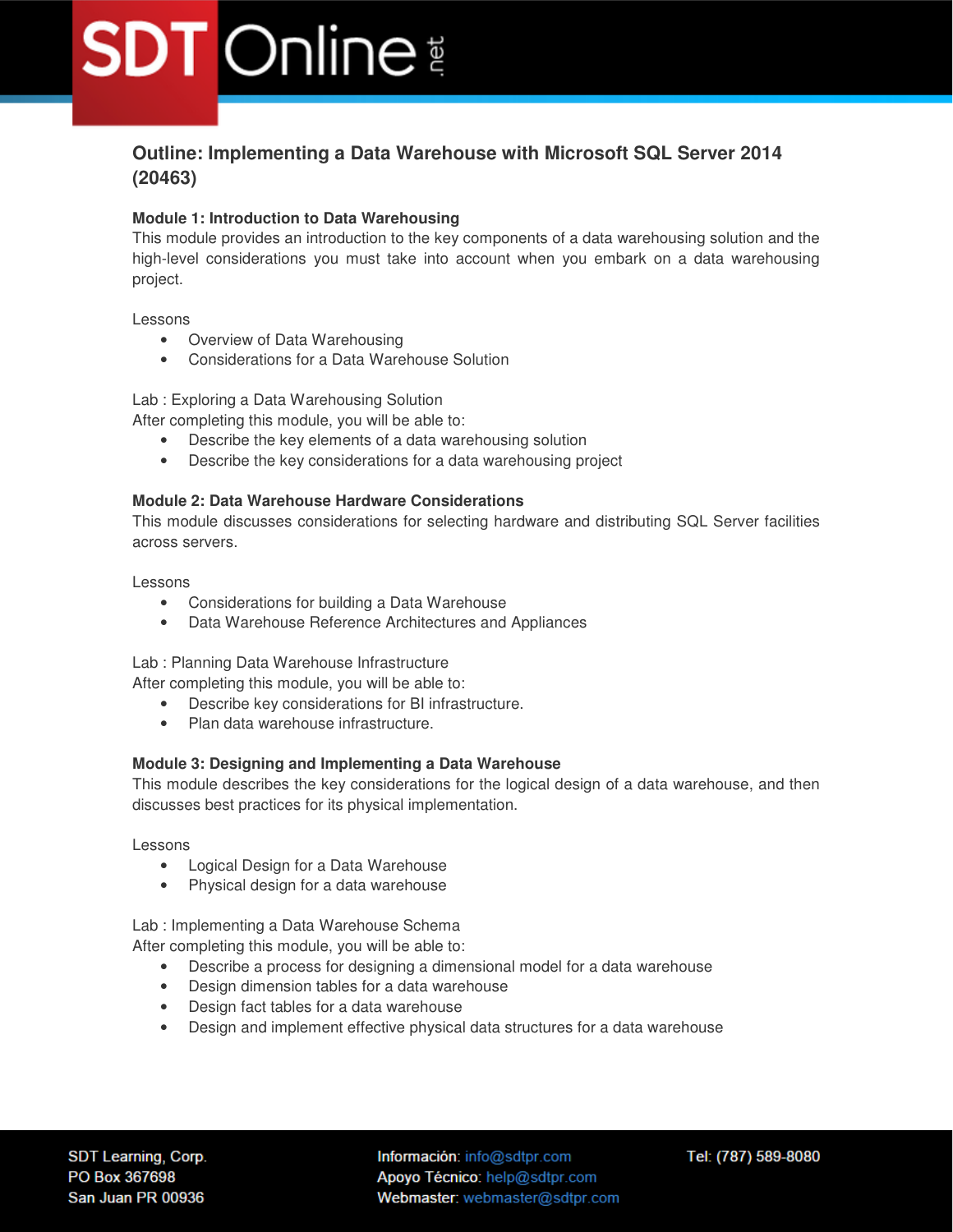### **Module 4: Creating an ETL Solution with SSIS**

This module discusses considerations for implementing an ETL process, and then focuses on Microsoft SQL Server Integration Services (SSIS) as a platform for building ETL solutions.

#### Lessons

- Introduction to ETL with SSIS
- Exploring Data Sources
- Implementing Data Flow

Lab : Implementing Data Flow in an SSIS Package

- After completing this module, you will be able to:
	- Describe the key features of SSIS.
	- Explore source data for an ETL solution.
	- Implement a data flow by using SSIS

#### **Module 5: Implementing Control Flow in an SSIS Package**

This module describes how to implement ETL solutions that combine multiple tasks and workflow logic.

Lessons

- Introduction to Control Flow
- Creating Dynamic Packages
- Using Containers
- Managing Consistency

Lab : Implementing Control Flow in an SSIS Package

Lab : Using Transactions and Checkpoints

- After completing this module, you will be able to:
- Implement control flow with tasks and precedence constraints
- Create dynamic packages that include variables and parameters
- Use containers in a package control flow
- Enforce consistency with transactions and checkpoints

#### **Module 6: Debugging and Troubleshooting SSIS Packages**

This module describes how you can debug packages to find the cause of errors that occur during execution. It then discusses the logging functionality built into SSIS that you can use to log events for troubleshooting purposes. Finally, the module describes common approaches for handling errors in control flow and data flow.

Lessons

- Debugging an SSIS Package
- Logging SSIS Package Events
- Handling Errors in an SSIS Package

Lab : Debugging and Troubleshooting an SSIS Package After completing this module, you will be able to:

- Debug an SSIS package
- Implement logging for an SSIS package

SDT Learning, Corp. PO Box 367698 San Juan PR 00936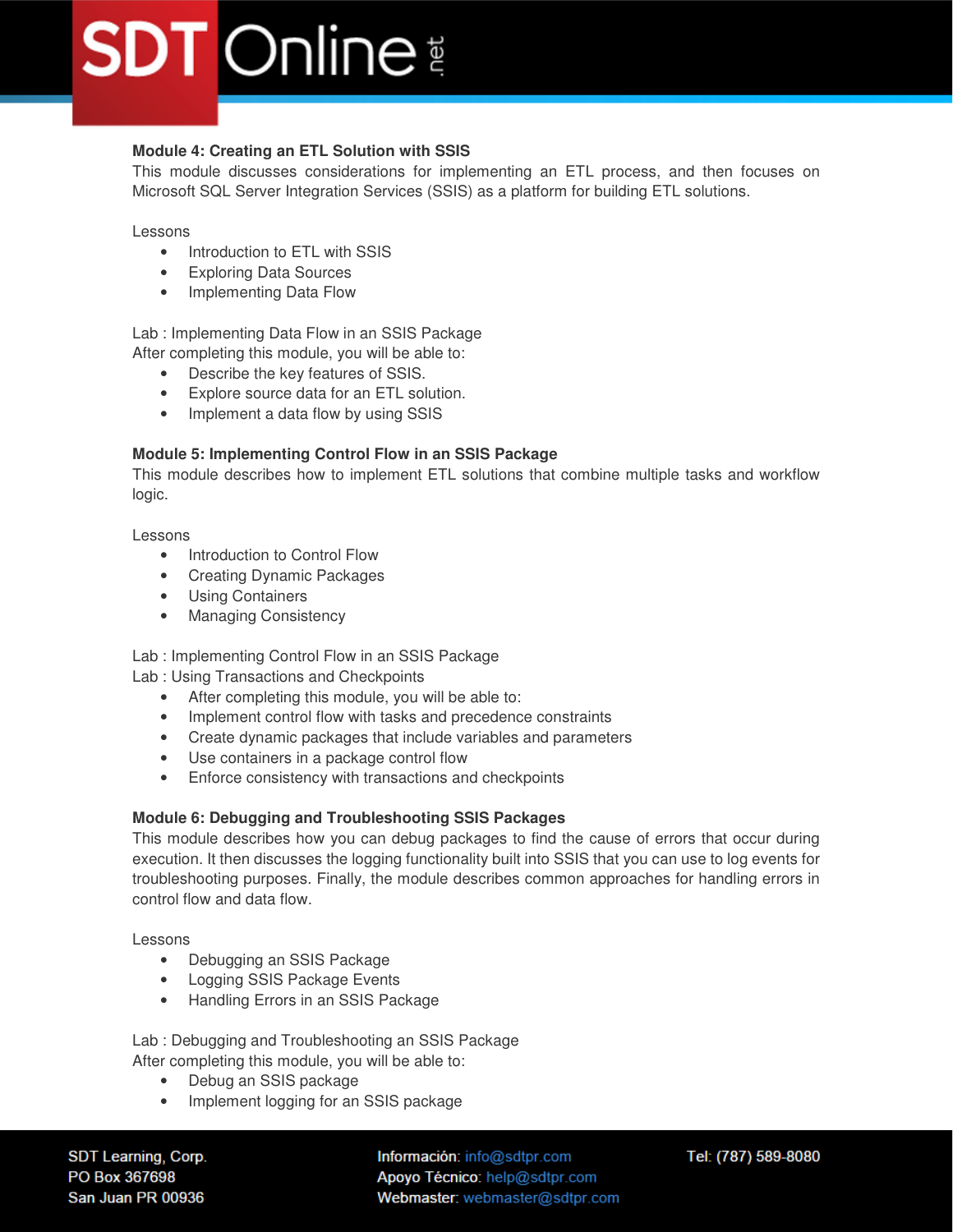• Handle errors in an SSIS package

#### **Module 7: Implementing an Incremental ETL Process**

This module describes the techniques you can use to implement an incremental data warehouse refresh process.

Lessons

- Introduction to Incremental ETL
- Extracting Modified Data
- Loading Modified data

#### Lab : Extracting Modified Data

Lab : Loading Incremental Changes

- After completing this module, you will be able to:
- Plan data extraction
- Extract modified data

#### **Module 8: Enforcing Data Quality**

This module introduces Microsoft SQL Server Data Quality Services (DQS), and describes how you can use it to cleanse and deduplicate data.

#### Lessons

- Introduction to Data Quality
- Using Data Quality Services to Cleanse Data
- Using Data Quality Services to Match data

Lab : Cleansing Data

Lab : De-duplicating data

- After completing this module, you will be able to:
- Describe how Data Quality Services can help you manage data quality
- Use Data Quality Services to cleanse your data
- Use Data Quality Services to match data

#### **Module 9: Using Master Data Services**

Master Data Services provides a way for organizations to standardize data and improve the quality, consistency, and reliability of the data that guides key business decisions. This module introduces Master Data Services and explains the benefits of using it.

Lessons

- Master Data Services Concepts
- Implementing a Master Data Services Model
- Managing Master Data
- Creating a Master Data Hub

Lab : Implementing Master Data Services

After completing this module, you will be able to:

- Describe key Master Data Services concepts
- Implement a Master Data Services model
- Use Master Data Services tools to manage master data

SDT Learning, Corp. PO Box 367698 San Juan PR 00936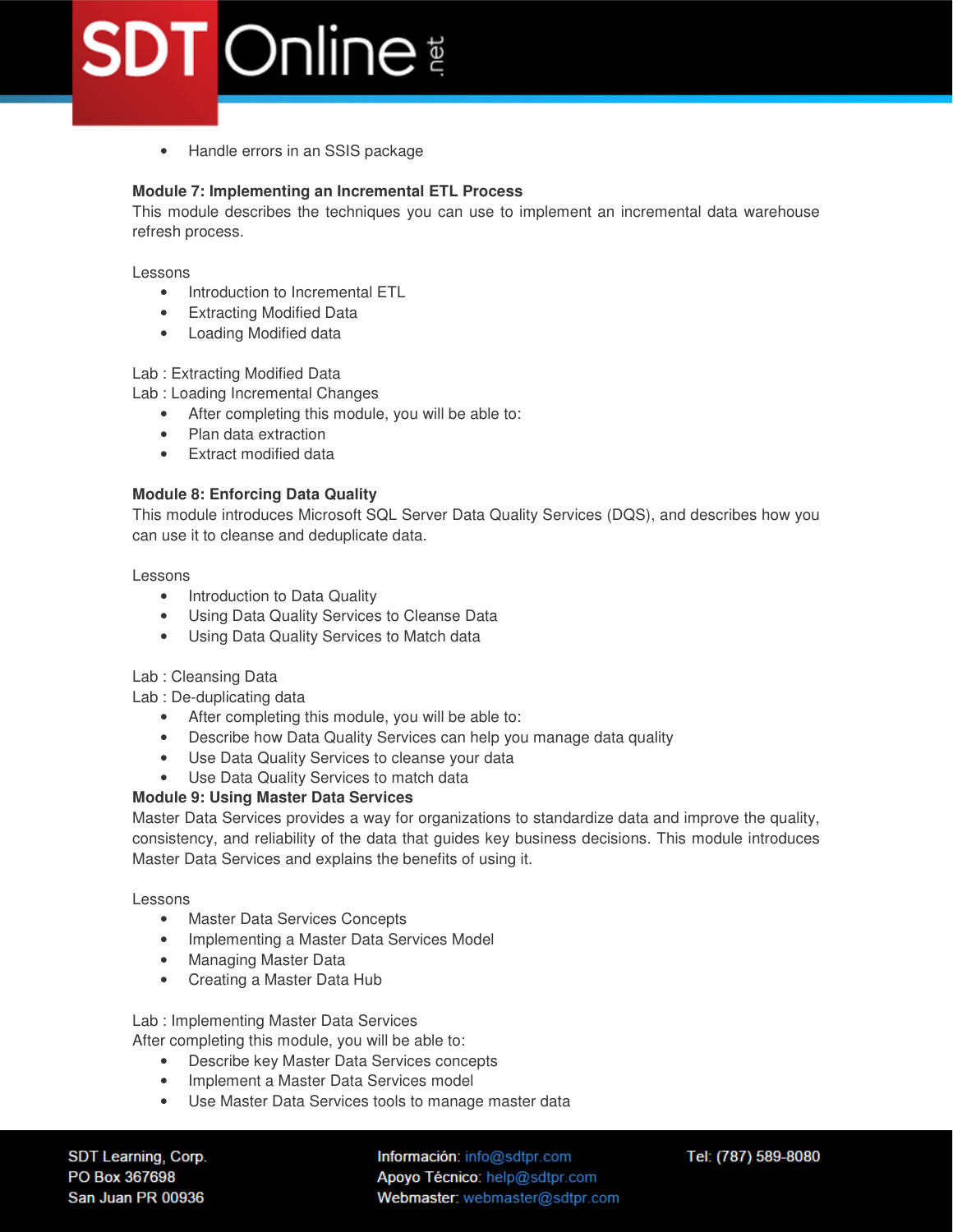• Use Master Data Services tools to create a master data hub

#### **Module 10: Extending SQL Server Integration Services**

This module describes the techniques you can use to extend SSIS. The module is not designed to be a comprehensive guide to developing custom SSIS solutions, but to provide an awareness of the fundamental steps required to use custom components and scripts in an ETL process that is based on SSIS.

Lessons

- Using Scripts in SSIS
- Using Custom Components in SSIS

Lab : Using Custom Components and Scripts

After completing this module, you will be able to:

- Include custom scripts in an SSIS package
- Describe how custom components can be used to extend SSIS

#### **Module 11: Deploying and Configuring SSIS Packages**

In this module, students will learn how to deploy packages and their dependencies to a server, and how to manage and monitor the execution of deployed packages.

Lessons

- Overview of SSIS Deployment
- Deploying SSIS Projects
- Planning SSIS Package Execution

Lab : Deploying and Configuring SSIS Packages

After completing this module, you will be able to:

- Describe considerations for SSIS deployment.
- Deploy SSIS projects.
- Plan SSIS package execution.

#### **Module 12: Consuming Data in a Data Warehouse**

This module introduces business intelligence (BI) solutions and describes how you can use a data warehouse as the basis for enterprise and self-service BI.

Lessons

- Introduction to Business Intelligence
- Introduction to Reporting
- An Introduction to Data Analysis

Lab : Using Business Intelligence Tools

After completing this module, you will be able to:

- Describe BI and common BI scenarios
- Describe how a data warehouse can be used in enterprise BI scenarios
- Describe how a data warehouse can be used in self-service BI scenarios